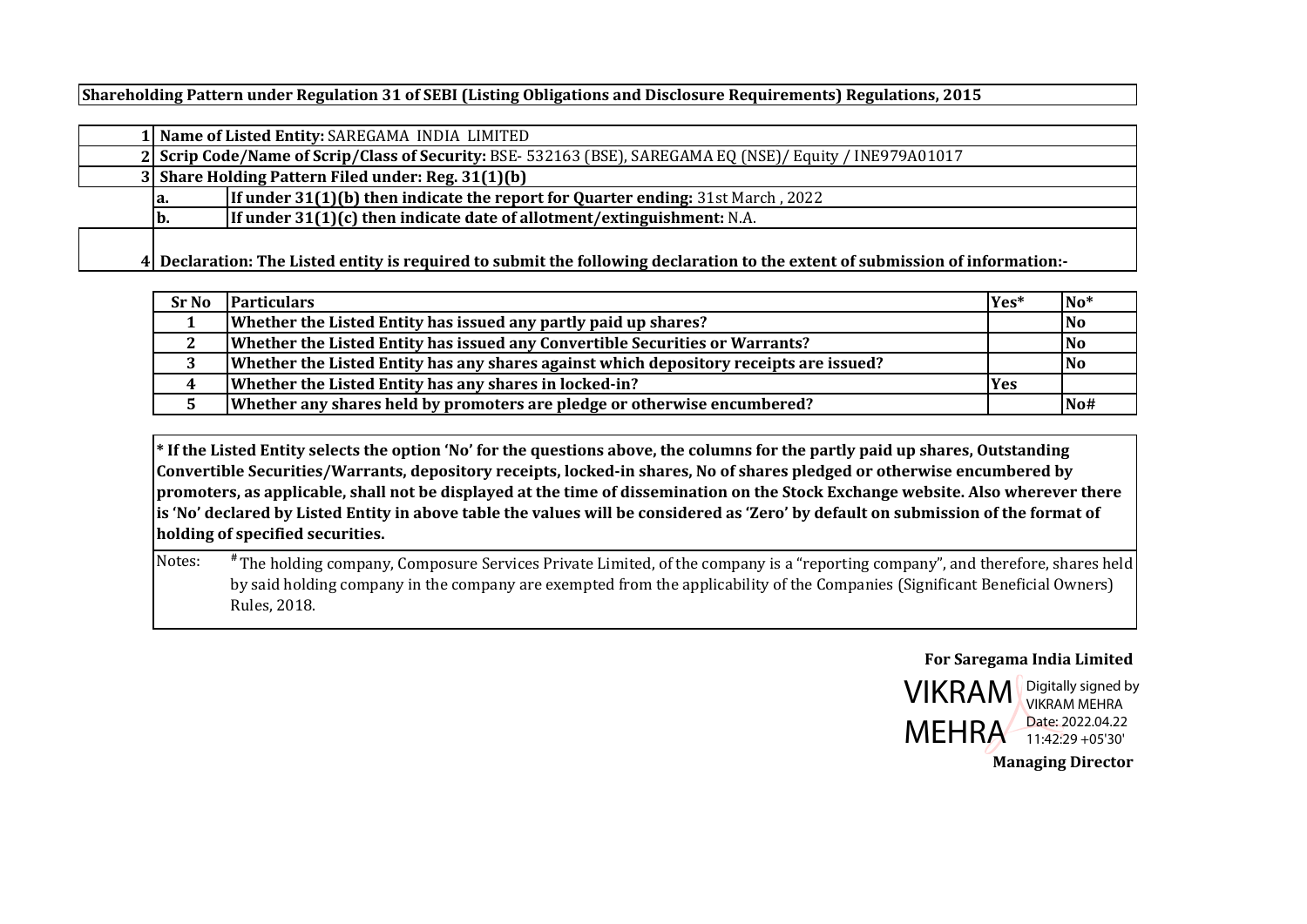**SAREGAMA INDIA LIMITED**

**Table I ‐ Summary Statement holding of specified securities**

| Category | <b>Category of shareholder</b>          | <b>Number</b><br>of<br>ers | No. of fully<br>paid up equity Partly<br>sharehold shares held | No. of<br>paid-up<br>equity<br>shares | No. of<br>shares<br>underlyi<br>ng<br><b>Deposito</b> | Total nos.<br>shares held    | % of total no. of<br>shares (calculated<br>as per SCRR,<br>1957) | Shareholding as a Number of Voting Rights held in each class of<br>securities |                                               | <b>No. of Shares</b><br>Shareholding, as a<br>Underlying<br>% assuming full<br><b>Outstanding</b><br>conversion of<br>convertible<br>convertible<br>securities<br>securities (as a |                                 | Number of Locked in<br>shares |                                                       | <b>Number of Shares pledged</b><br>or otherwise encumbered | Number of<br>equity shares<br>held in<br>dematerialised<br>form |          |                                        |          |
|----------|-----------------------------------------|----------------------------|----------------------------------------------------------------|---------------------------------------|-------------------------------------------------------|------------------------------|------------------------------------------------------------------|-------------------------------------------------------------------------------|-----------------------------------------------|------------------------------------------------------------------------------------------------------------------------------------------------------------------------------------|---------------------------------|-------------------------------|-------------------------------------------------------|------------------------------------------------------------|-----------------------------------------------------------------|----------|----------------------------------------|----------|
|          |                                         |                            |                                                                | held                                  | rv<br>Receipts                                        |                              |                                                                  |                                                                               | <b>No of Voting Rights</b><br>Class eg: Total |                                                                                                                                                                                    | Total as<br>a % of<br>$(A+B+C)$ | (including<br>Warrants)       | percentage of<br>No. (a)<br>diluted share<br>capital) |                                                            | As a % of<br>total Shares<br>held(b)                            | No. (a)  | As a $%$ of<br>total Shares<br>held(b) |          |
|          |                                         |                            |                                                                |                                       |                                                       |                              |                                                                  | Class eg: X                                                                   |                                               |                                                                                                                                                                                    |                                 |                               |                                                       |                                                            |                                                                 |          |                                        |          |
| (1)      | (II)                                    | (III)                      | (IV)                                                           | (V)                                   | (VI)                                                  | $(VII) =$<br>$(IV)+(V)+(VI)$ | (VIII)As a % of<br>$(A+B+C)$                                     |                                                                               | (IX)                                          |                                                                                                                                                                                    |                                 | (X)                           | $(XI) = (VII)+(X) As a$<br>$%$ of $(A+B+C)$           | (XII)                                                      |                                                                 | (XIII)   |                                        | (XIV)    |
| (A)      | <b>Promoter &amp; Promoter Group</b>    |                            | 11114979                                                       |                                       |                                                       | 11114979                     | 57.6475                                                          | 1111497                                                                       |                                               | 11114979                                                                                                                                                                           | 57.6475                         |                               | 0.0000                                                |                                                            | 0.0000                                                          |          | 0.0000                                 | 11114979 |
| (B)      | Public                                  | 45327                      | 8145970                                                        |                                       |                                                       | 8145970                      | 42.2488                                                          | 8145970                                                                       |                                               | 8145970                                                                                                                                                                            | 42.2488                         |                               | 0.0000                                                | 899                                                        | 0.0110                                                          |          | 0.0000                                 | 8073412  |
| (C)      | Non Promoter - Non Public               |                            | 20000                                                          |                                       |                                                       | 20000                        | 0.1037                                                           | 20000                                                                         |                                               | 20000                                                                                                                                                                              | 0.1037                          |                               | 0.0000                                                |                                                            | 0.0000                                                          |          | 0.0000                                 | 20000    |
| (C1)     | <b>Shares Underlying DRs</b>            |                            | $\Omega$                                                       |                                       |                                                       |                              | 0.0000                                                           |                                                                               |                                               |                                                                                                                                                                                    | 0.0000                          |                               | 0.0000                                                |                                                            | 0.0000                                                          |          | 0.0000                                 |          |
| (C2)     | <b>Shares Held By Employee</b><br>Trust |                            | 20000                                                          |                                       |                                                       | 20000                        | 0.1037                                                           | 20000                                                                         |                                               | 20000                                                                                                                                                                              | 0.1037                          |                               | 0.0000                                                |                                                            | 0.0000                                                          |          | 0.0000                                 | 20000    |
|          | <b>Total</b>                            | 45331                      | 19280949                                                       |                                       |                                                       | 19280949                     | 100.00                                                           | 19280949                                                                      | $\Omega$                                      | 19280949                                                                                                                                                                           | 100.00                          |                               | 0.0000                                                | 899                                                        | 0.0047                                                          | $\bf{0}$ | 0.0000                                 | 19208391 |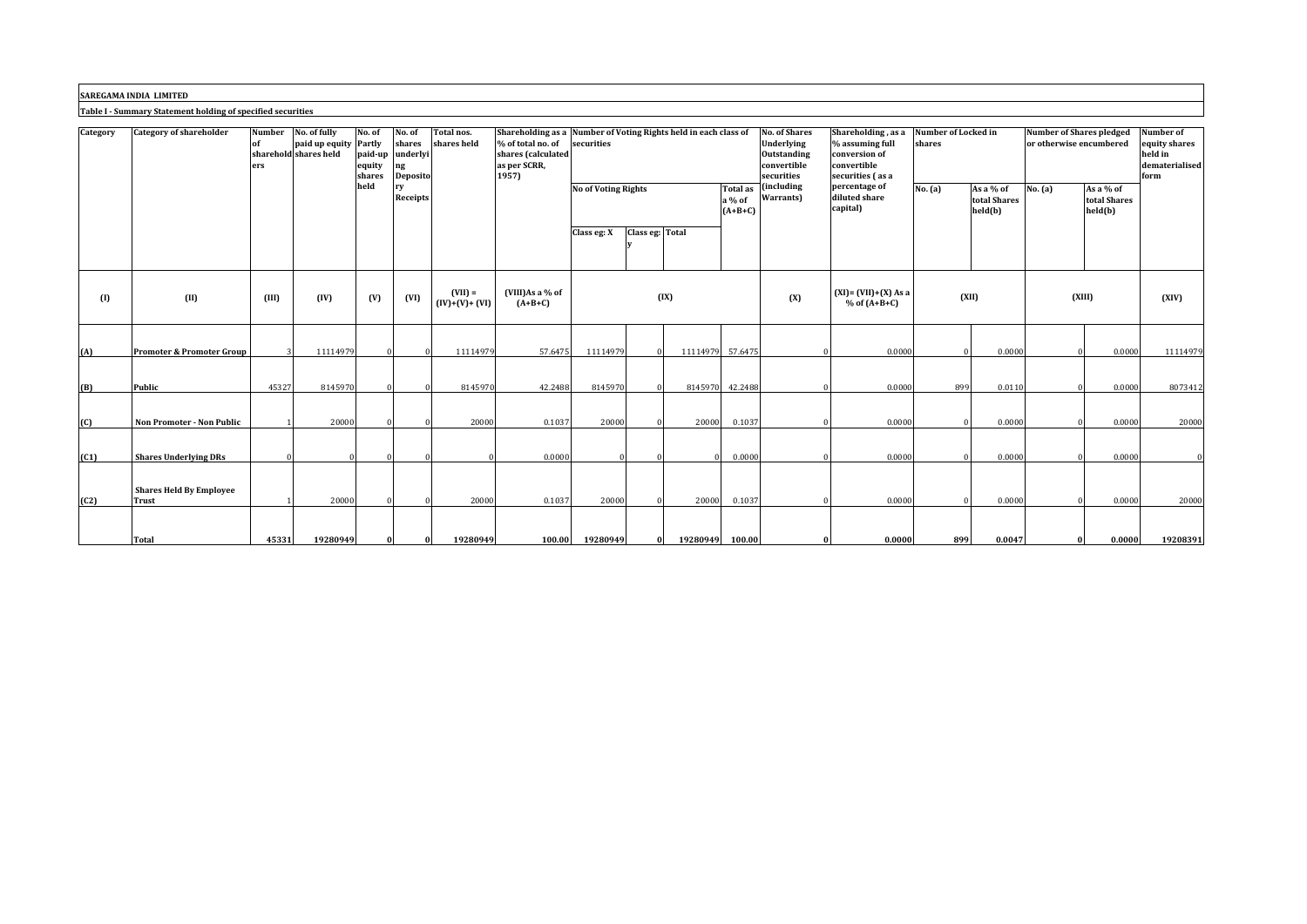## **SAREGAMA INDIA LIMITED**

**Table II ‐ Statement showing shareholding pattern of the Promoter and Promoter Group**

|     | <b>Category &amp; Name of shareholders</b>                                      | PAN        | No. of<br>sharehold<br>ers | No. of fully<br>paid up equity Partly paid-<br>shares held | No. of<br>up equity<br>shares held Receipts | Nos. of shares<br>underlying<br><b>Depository</b> | Total nos.<br>shares held | % calculated<br>as per SCRR,<br>1957 as a %<br>of $(A+B+C)$ | Shareholding Number of Voting Rights held in each class of<br>securities |                |          |                                                               | <b>No. of Shares</b><br>Underlying<br>Outstanding<br>convertible<br>securities<br>(including | % assuming full<br>conversion of<br>convertible<br>securities (as a<br>percentage of | Shareholding, as a Number of Locked in<br>shares |                                                          | <b>Number of Shares</b><br>pledged or otherwise<br>encumbered |                                      | Number of<br>equity shares<br>held in<br>dematerialised<br>form |
|-----|---------------------------------------------------------------------------------|------------|----------------------------|------------------------------------------------------------|---------------------------------------------|---------------------------------------------------|---------------------------|-------------------------------------------------------------|--------------------------------------------------------------------------|----------------|----------|---------------------------------------------------------------|----------------------------------------------------------------------------------------------|--------------------------------------------------------------------------------------|--------------------------------------------------|----------------------------------------------------------|---------------------------------------------------------------|--------------------------------------|-----------------------------------------------------------------|
|     |                                                                                 |            |                            |                                                            |                                             |                                                   |                           |                                                             | <b>No of Voting Rights</b>                                               |                |          | Total as a % Warrants)<br>of total<br>voting<br><b>Rights</b> |                                                                                              | diluted share<br>capital)                                                            | No. (a)                                          | As a % of $No. (a)$<br>total<br><b>Shares</b><br>held(b) |                                                               | As a % of<br>total Shares<br>held(b) |                                                                 |
|     |                                                                                 |            |                            |                                                            |                                             |                                                   |                           |                                                             | Class X                                                                  | Class y        | Total    |                                                               |                                                                                              |                                                                                      |                                                  |                                                          |                                                               |                                      |                                                                 |
|     | $\left( 0 \right)$                                                              | (II)       | (III)                      | (IV)                                                       | (V)                                         | (VI)                                              | $(VII) =$                 | (VIII) As a %<br>$(IV)+(V)+(VI)$ of $(A+B+C)$               |                                                                          |                | (IX)     |                                                               | (X)                                                                                          | $(XI) = (VII) + (X) As$<br>a % of (A+B+C)                                            | (XII)                                            |                                                          |                                                               | (XIII)                               | (XIV)                                                           |
|     | Indian                                                                          |            |                            |                                                            |                                             |                                                   |                           |                                                             |                                                                          |                |          |                                                               |                                                                                              |                                                                                      |                                                  |                                                          |                                                               |                                      |                                                                 |
| (a) | Individuals / Hindu Undivided Family                                            |            |                            |                                                            |                                             |                                                   |                           | 0.0000                                                      |                                                                          |                |          | 0.0000                                                        |                                                                                              | 0.0000                                                                               | $\Omega$                                         | 0.0000                                                   |                                                               | 0.0000                               |                                                                 |
| (b) | Central Government / State Government(s)                                        |            |                            |                                                            |                                             |                                                   |                           | 0.0000                                                      |                                                                          |                |          | 0.0000                                                        |                                                                                              | 0.0000                                                                               | $\Omega$                                         | 0.0000                                                   |                                                               | 0.0000                               | $\theta$                                                        |
| (c) | <b>Financial Institutions / Banks</b>                                           |            |                            |                                                            |                                             |                                                   |                           | 0.0000                                                      |                                                                          |                |          | 0.0000                                                        |                                                                                              | 0.0000                                                                               |                                                  | 0.0000                                                   |                                                               | 0.0000                               |                                                                 |
| (d) | Any Other (Specify)                                                             |            |                            |                                                            |                                             |                                                   |                           | 0.0000                                                      |                                                                          |                |          | 0.0000                                                        |                                                                                              | 0.0000                                                                               | $\Omega$                                         | 0.0000                                                   |                                                               | 0.0000                               | $\theta$                                                        |
|     | <b>Bodies Corporate</b>                                                         |            |                            |                                                            |                                             |                                                   |                           | 0.0000                                                      |                                                                          |                |          | 0.0000                                                        |                                                                                              | 0.0000                                                                               |                                                  | 0.0000                                                   |                                                               | 0.0000                               | $\mathbf{0}$                                                    |
|     | COMPOSURE SERVICES PRIVATE LIMITED*                                             | AAGCC8734N | $\mathbf{1}$               | 10291599                                                   |                                             |                                                   | 10291599                  | 53.3770                                                     | 10291599                                                                 | $\theta$       | 10291599 | 53.3770                                                       |                                                                                              | 0.0000                                                                               | $\theta$                                         | 0.0000                                                   | $\epsilon$                                                    | 0.0000                               | 10291599                                                        |
|     | BNK CAPITAL MARKETS LTD.*                                                       | AABCB4140N |                            | 823220                                                     |                                             |                                                   | 823220                    | 4.2696                                                      | 823220                                                                   |                | 823220   | 4.2696                                                        |                                                                                              | 0.0000                                                                               | $\sqrt{a}$                                       | 0.0000                                                   |                                                               | 0.0000                               | 823220                                                          |
|     | STEL HOLDINGS LIMITED *                                                         | AADCS3332H |                            | 160                                                        |                                             |                                                   | 160                       | 0.0008                                                      | 160                                                                      | $\theta$       | 160      | 0.0008                                                        |                                                                                              | 0.0000                                                                               | $\theta$                                         | 0.0000                                                   |                                                               | 0.0000                               | 160                                                             |
|     | <b>TRUST</b><br>Sub Total (A)(1)<br>2 Foreign                                   |            | $\mathcal{R}$              | 11114979                                                   |                                             |                                                   | 11114979                  | 57.6475                                                     | 11114979                                                                 | $\theta$       | 11114979 | 57.6475                                                       |                                                                                              | 0.0000<br>$\Omega$                                                                   |                                                  | 0.0000<br>$\Omega$                                       |                                                               | 0.0000                               | 11114979                                                        |
| (a) | Individuals (Non-Resident Individuals /<br><b>Foreign Individuals)</b>          |            |                            |                                                            |                                             |                                                   |                           | 0.0000                                                      |                                                                          |                |          | 0.0000                                                        |                                                                                              | 0.0000                                                                               |                                                  | 0.0000                                                   |                                                               | 0.0000                               | $\theta$                                                        |
| (b) | Government                                                                      |            |                            |                                                            |                                             |                                                   |                           | 0.0000                                                      | $\theta$                                                                 |                |          | 0.0000                                                        |                                                                                              | 0.0000                                                                               |                                                  | 0.0000                                                   |                                                               | 0.0000                               | $\mathbf 0$                                                     |
| (c) | <b>Institutions</b>                                                             |            |                            |                                                            |                                             |                                                   |                           | 0.0000                                                      |                                                                          |                |          | 0.0000                                                        |                                                                                              | 0.0000                                                                               |                                                  | 0.0000                                                   |                                                               | 0.0000                               | $\mathbf{0}$                                                    |
| (d) | <b>Foreign Portfolio Investor</b>                                               |            |                            |                                                            |                                             |                                                   |                           | 0.0000                                                      |                                                                          |                |          | 0.0000                                                        |                                                                                              | 0.0000                                                                               |                                                  | 0.0000                                                   |                                                               | 0.0000                               | $\mathbf{0}$                                                    |
| (f) | Any Other (Specify)                                                             |            | $\Omega$                   |                                                            |                                             |                                                   |                           | 0.0000                                                      | $\Omega$                                                                 |                |          | 0.0000                                                        |                                                                                              | 0.0000                                                                               |                                                  | 0.0000                                                   |                                                               | 0.0000                               | $\mathbf 0$                                                     |
|     | Sub Total (A)(2)                                                                |            | $\sqrt{2}$                 |                                                            |                                             |                                                   |                           | 0.0000                                                      | $\theta$                                                                 |                |          | 0.0000                                                        |                                                                                              | 0.0000                                                                               |                                                  | 0.0000                                                   |                                                               | 0.0000                               | $\theta$                                                        |
|     | <b>Total Shareholding Of Promoter And</b><br>Promoter Group $(A)=(A)(1)+(A)(2)$ |            | 3                          | 11114979                                                   |                                             |                                                   | 11114979                  | 57.6475                                                     | 11114979                                                                 | 0 <sup>1</sup> | 11114979 | 57.6475                                                       |                                                                                              | 0.0000                                                                               | $\bf{0}$                                         | 0.0000                                                   |                                                               | 0.0000                               | 11114979                                                        |

\* Disclosure of shareholder holding more than 1% of total number of shares

Details of Shares which remain unclaimed may be given hear along with details such as number of shareholders, outstanding shares held in demat/unclaimed suspense account, voting rights which are frozen etc.

**Note:**

**(1) PAN would not be displayed on website of Stock Exchange(s)**

(2) The term 'Encumbrance' has the same meaning as assigned under regulation 28(3) of SEBI (Substantial Acquisition of Shares and Takeovers) Regulations, 2011.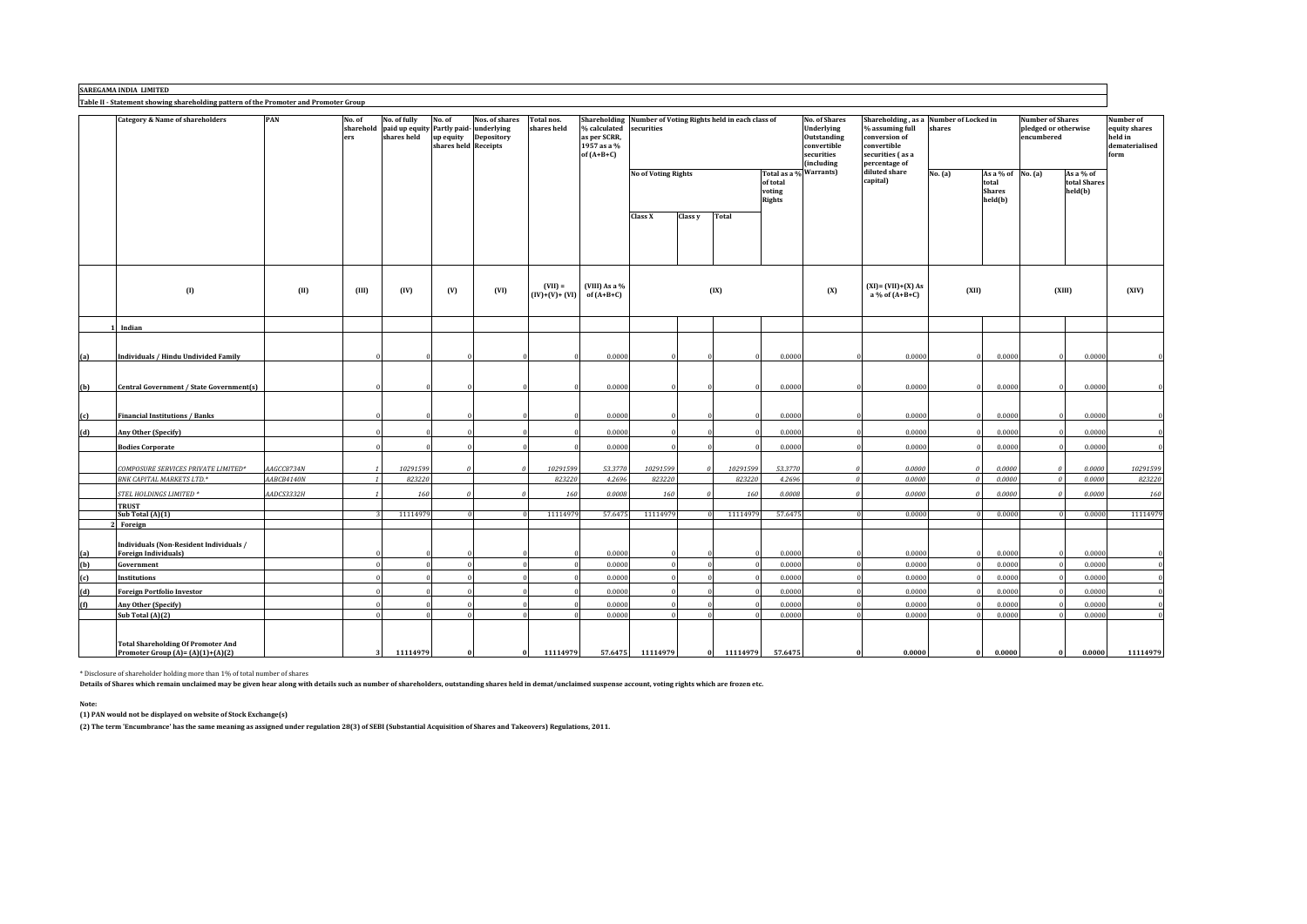|     | <b>Category &amp; Name of shareholders</b>                                     | No. of<br>shareholder paid up | No. of fully<br>equity<br>shares held | Partly<br>paid-up<br>equity<br>shares<br>held | Nos. of<br>shares<br>underlyin<br><b>Depositor</b><br>y Receipts | Total nos.<br>shares held    | Shareholding %<br>calculated as per<br>SCRR, 1957 as a %<br>of $(A+B+C)$ | Number of Voting Rights held in each class of<br>securities |                      |                   |                                           | <b>No. of Shares</b><br>Underlying<br>Outstanding<br>convertible<br>securities<br>(including<br>Warrants) | Total Shareholding, as a Number of Locked in<br>% assuming full<br>conversion of convertible<br>securities (as a<br>percentage of diluted<br>share capital) | shares                    |                        | <b>Number of Shares pledged</b><br>or otherwise encumbered |                                          | Number of<br>equity shares<br>held in<br>dematerialised<br>form |
|-----|--------------------------------------------------------------------------------|-------------------------------|---------------------------------------|-----------------------------------------------|------------------------------------------------------------------|------------------------------|--------------------------------------------------------------------------|-------------------------------------------------------------|----------------------|-------------------|-------------------------------------------|-----------------------------------------------------------------------------------------------------------|-------------------------------------------------------------------------------------------------------------------------------------------------------------|---------------------------|------------------------|------------------------------------------------------------|------------------------------------------|-----------------------------------------------------------------|
|     |                                                                                |                               |                                       |                                               |                                                                  |                              |                                                                          | <b>No of Voting Rights</b>                                  |                      |                   | Total as a %<br>of total<br>voting Rights |                                                                                                           |                                                                                                                                                             | No. (a)                   | total<br><b>Shares</b> | As a % of No.N.A $(a)$                                     | As a % of<br>total Shares<br>held(N.A(b) |                                                                 |
|     |                                                                                |                               |                                       |                                               |                                                                  |                              |                                                                          | Class X                                                     | Class y              | <b>Total</b>      |                                           |                                                                                                           |                                                                                                                                                             |                           | held(b)                |                                                            |                                          |                                                                 |
|     | (II)                                                                           | (III)                         | (IV)                                  | (V)                                           | (VI)                                                             | $(VII) =$<br>$(IV)+(V)+(VI)$ | (VIII) As a % of<br>$(A+B+C)$                                            |                                                             |                      | (IX)              |                                           | (X)                                                                                                       | (XI)                                                                                                                                                        | (XII)                     |                        | (XIII)                                                     |                                          | (XIV)                                                           |
| (a) | 1 Institutions                                                                 |                               |                                       |                                               |                                                                  |                              |                                                                          |                                                             |                      |                   |                                           |                                                                                                           |                                                                                                                                                             |                           |                        |                                                            |                                          |                                                                 |
|     | <b>Mutual Fund</b>                                                             |                               |                                       |                                               |                                                                  |                              |                                                                          |                                                             |                      |                   |                                           |                                                                                                           |                                                                                                                                                             |                           |                        |                                                            |                                          |                                                                 |
|     | BAKKUS EMERGING OPPORTUNITIES FUND-1 *                                         |                               | 259880                                |                                               |                                                                  | 259880                       | 1.3479                                                                   | 259880                                                      |                      | 259880            | 1.3479                                    |                                                                                                           | 0.0000                                                                                                                                                      |                           | 0.0000                 |                                                            | 0.0000                                   | 259880                                                          |
|     | <b>OTHERS</b>                                                                  | 17                            | 332531                                |                                               | $\boldsymbol{\theta}$<br>$\theta$                                | 332531                       | 1.7247                                                                   | 332531                                                      |                      | 332531            | 1.7247                                    |                                                                                                           | 0.0000                                                                                                                                                      | $\theta$                  | 0.0000                 |                                                            | 0.0000                                   | 332527                                                          |
|     | <b>Venture Capital Funds</b>                                                   |                               |                                       |                                               |                                                                  |                              | 0.0000                                                                   |                                                             |                      |                   | 0.0000                                    |                                                                                                           | 0.0000                                                                                                                                                      | $\theta$                  | 0.0000                 |                                                            | 0.0000                                   |                                                                 |
|     | <b>Alternate Investment Funds</b>                                              |                               | $\Omega$                              |                                               | $\Omega$<br>$\Omega$                                             | $\bf{0}$                     | 0.0000                                                                   |                                                             |                      |                   | 0.0000                                    |                                                                                                           | 0.0000<br>$\Omega$                                                                                                                                          | $\Omega$                  | 0.0000                 |                                                            | $\Omega$<br>0.0000                       | $\overline{0}$                                                  |
|     | <b>Foreign Venture Capital Investors</b><br><b>Foreign Portfolio Investor</b>  |                               |                                       |                                               | $\overline{0}$                                                   | $\theta$                     | 0.000(                                                                   |                                                             |                      |                   | 0.0000                                    |                                                                                                           | 0.0000<br>$\Omega$                                                                                                                                          | $\Omega$                  | 0.0000                 |                                                            | 0.0000<br>$\Omega$                       | $\theta$                                                        |
|     | MALABAR INDIA FUND LIMITED*                                                    |                               | 687104                                | $\theta$                                      | $\mathfrak{o}$                                                   | 687104                       | 3.5636                                                                   | 687104                                                      | $\theta$             | 687104            | 3.5636                                    | $\theta$                                                                                                  | 0.0000                                                                                                                                                      | $\theta$                  | 0.0000                 | $\mathfrak{o}$                                             | 0.0000                                   | 687104                                                          |
|     | HILL FORT INDIA FUND LP*                                                       |                               | 394695                                | $\boldsymbol{\theta}$                         | $\mathfrak{o}$                                                   | 394695                       | 2.0471                                                                   | 394695                                                      | $\theta$             | 394695            | 2.0471                                    | $\theta$                                                                                                  | 0.0000                                                                                                                                                      | $\theta$                  | 0.0000                 |                                                            | $\theta$<br>0.0000                       | 394695                                                          |
|     | ASHOKA INDIA OPPORTUNITIES FUND*                                               |                               | 355485                                |                                               | $\boldsymbol{\theta}$<br>$\theta$                                | 355485                       | 1.8437                                                                   | 355485                                                      |                      | 355485            | 1.8437                                    | $\theta$                                                                                                  | 0.0000                                                                                                                                                      | $\boldsymbol{\theta}$     | 0.0000                 |                                                            | 0.0000<br>$\theta$                       | 355485                                                          |
|     | ABU DHABI INVESTMENT AUTHORITY - WAY*                                          |                               | 334350                                | $\theta$                                      |                                                                  | 334350                       | 1.7341                                                                   | 334350                                                      |                      | 334350            | 1.7341                                    |                                                                                                           | 0.0000                                                                                                                                                      |                           | 0.0000                 |                                                            | 0.0000                                   | 334350                                                          |
|     | Sixteenth Street Asian GEMS Fund*                                              |                               | 268803                                |                                               | $\boldsymbol{\theta}$<br>$\boldsymbol{\mathit{o}}$               | 268803                       | 1.3941                                                                   | 268803                                                      | $\theta$             | 268803            | 1.3941                                    | $\theta$                                                                                                  | 0.0000                                                                                                                                                      | $\theta$                  | 0.0000                 |                                                            | $\theta$<br>0.0000                       | 268803<br>225422                                                |
|     | <b>GOVERNMENT OF SINGAPORE *</b><br><b>OTHERS</b>                              | 81                            | 225422<br>1030065                     | $\mathcal O$                                  | $\theta$<br>$\overline{0}$<br>$\mathfrak{o}$                     | 225422<br>1030065            | 1.1691<br>5.3424                                                         | 225422<br>1030065                                           | $\theta$<br>$\theta$ | 225422<br>1030065 | 1.1691<br>5.3424                          | $\boldsymbol{\mathit{o}}$<br>$\overline{\theta}$                                                          | 0.0000<br>0.0000                                                                                                                                            | $\mathcal{O}$<br>$\theta$ | 0.0000<br>0.0000       |                                                            | 0.0000<br>$\theta$<br>0.0000<br>$\theta$ | 1030065                                                         |
|     | <b>Financial Institutions / Banks</b>                                          |                               | 762                                   |                                               | $\Omega$                                                         | 762                          | 0.004                                                                    | 762                                                         |                      | 762               | 0.0040                                    |                                                                                                           | 0.0001<br>$\Omega$                                                                                                                                          | $\theta$                  | 0.0000                 |                                                            | 0.0000<br>$\Omega$                       |                                                                 |
|     | <b>Insurance Companies</b>                                                     |                               | 1706                                  |                                               | $\Omega$                                                         | 1706                         | 0.0088                                                                   | 1706                                                        |                      | 1706              | 0.0088                                    |                                                                                                           | 0.0000<br>$\Omega$                                                                                                                                          | $\bf{0}$                  | 0.0000                 |                                                            | 0.0000<br>$\Omega$                       | $\theta$                                                        |
|     | <b>Provident Funds/ Pension Funds</b>                                          |                               |                                       |                                               |                                                                  | $\sqrt{ }$                   | 0.000                                                                    |                                                             |                      |                   | 0.0000                                    |                                                                                                           | 0.0001                                                                                                                                                      | $\mathbf{0}$              | 0.0000                 |                                                            | 0.0000<br>$\Omega$                       | $\overline{0}$                                                  |
|     | Any Other (Specify)                                                            |                               |                                       |                                               |                                                                  |                              |                                                                          |                                                             |                      |                   |                                           |                                                                                                           |                                                                                                                                                             |                           |                        |                                                            |                                          |                                                                 |
|     | Sub Total (B)(1)                                                               | 117                           | 3890803                               |                                               | $\mathbf{0}$<br>$\bf{0}$                                         | 3890803                      | 20.1795                                                                  | 3890803                                                     |                      | 3890803           | 20.1795                                   | $\Omega$                                                                                                  | $\Omega$                                                                                                                                                    | $\bf{0}$                  |                        |                                                            | $\bf{0}$<br>$\bf{0}$                     | 3888335                                                         |
|     | Central Government/ State Government(s)                                        |                               | 74                                    |                                               |                                                                  | 74                           | 0.000                                                                    | 74                                                          |                      | 7 <sub>1</sub>    | 0.0004                                    |                                                                                                           | 0.0001                                                                                                                                                      |                           | 0.0000                 |                                                            | 0.0000                                   | 48                                                              |
|     | Sub Total (B)(2)                                                               | $\overline{2}$                | 74                                    |                                               | $\mathbf{0}$<br>$\bf{0}$                                         | 74                           | 0.0004                                                                   | 74                                                          |                      | 74                | 0.0004                                    | $\Omega$                                                                                                  |                                                                                                                                                             | $\mathbf{0}$              |                        |                                                            | $\Omega$<br>$\Omega$                     | 48                                                              |
|     | 3 Non-Institutions                                                             |                               |                                       |                                               |                                                                  |                              |                                                                          |                                                             |                      |                   |                                           |                                                                                                           |                                                                                                                                                             |                           |                        |                                                            |                                          |                                                                 |
| (a) | Individuals                                                                    |                               |                                       |                                               |                                                                  |                              |                                                                          |                                                             |                      |                   |                                           |                                                                                                           |                                                                                                                                                             |                           |                        |                                                            |                                          |                                                                 |
|     | i. Individual shareholders holding nominal<br>share capital up to Rs. 2 lakhs. | 43099                         | 2273821                               |                                               |                                                                  | 2273821                      | 11.7931                                                                  | 2273821                                                     |                      | 2273821           | 11.7931                                   |                                                                                                           | 0.0000                                                                                                                                                      | 899                       | 0.0110                 |                                                            | 0.0000                                   | 2207312                                                         |
|     | ii. Individual shareholders holding nominal                                    |                               |                                       |                                               |                                                                  |                              |                                                                          |                                                             |                      |                   |                                           |                                                                                                           |                                                                                                                                                             |                           |                        |                                                            |                                          |                                                                 |
|     | share capital in excess of Rs. 2 lakhs.                                        |                               |                                       |                                               |                                                                  |                              |                                                                          |                                                             |                      |                   |                                           |                                                                                                           |                                                                                                                                                             |                           |                        |                                                            |                                          |                                                                 |
|     | VIKRAM MEHRA*                                                                  | $\overline{1}$                | 272000                                |                                               | $\theta$<br>$\boldsymbol{\theta}$                                | 272000                       | 1.4107                                                                   | 272000                                                      | - 0                  | 272000            | 1.4107                                    | $\theta$                                                                                                  | 0.0000                                                                                                                                                      | $\theta$                  | 0.0000                 | $\theta$                                                   | 0.0000                                   | 272000                                                          |
|     | <b>OTHERS</b>                                                                  |                               | 412535                                |                                               | $\Omega$<br>$\mathbf{0}$                                         | 412535                       | 2.1396                                                                   | 412535                                                      |                      | 412535            | 2.1396                                    |                                                                                                           | 0.0000<br>$\bf{0}$                                                                                                                                          | $\bf{0}$                  | 0.0000                 |                                                            | 0.0000<br>$\mathbf{0}$                   | 412535                                                          |
|     | <b>NBFCs registered with RBI</b><br><b>Employee Trusts</b>                     |                               | 100                                   |                                               | $\Omega$<br>$\Omega$                                             | 100<br>$\theta$              | 0.0005<br>0.000(                                                         | 100                                                         |                      | 100               | 0.0005<br>0.0000                          |                                                                                                           | 0.0000<br>$\Omega$<br>0.0000                                                                                                                                | $\Omega$<br>$\sqrt{2}$    | 0.0000<br>0.0000       |                                                            | 0.0000<br>$\Omega$<br>0.0000<br>$\Omega$ | 100<br>$\bf{0}$                                                 |
|     | <b>Overseas Depositories (holding DRs)</b>                                     |                               |                                       |                                               |                                                                  |                              |                                                                          |                                                             |                      |                   |                                           |                                                                                                           |                                                                                                                                                             |                           |                        |                                                            |                                          |                                                                 |
|     | (balancing figure)                                                             |                               |                                       |                                               |                                                                  |                              | 0.0000                                                                   |                                                             |                      |                   | 0.0000                                    |                                                                                                           | 0.0001                                                                                                                                                      |                           | 0.0000                 |                                                            | 0.0000                                   |                                                                 |
|     | Any Other (Specify)                                                            |                               |                                       |                                               |                                                                  |                              |                                                                          |                                                             |                      |                   |                                           |                                                                                                           |                                                                                                                                                             |                           |                        |                                                            |                                          |                                                                 |
|     | Non Resident Indian                                                            |                               |                                       |                                               |                                                                  |                              |                                                                          |                                                             |                      |                   |                                           |                                                                                                           |                                                                                                                                                             |                           |                        |                                                            |                                          |                                                                 |
|     | NRI (Without Repatrition)                                                      | 445<br>734                    | 50797<br>15451                        |                                               | $\sqrt{2}$                                                       | 50797<br>15451               | 0.263<br>0.8014                                                          | 50797<br>154519                                             |                      | 50797<br>15451    | 0.2635<br>0.8014                          |                                                                                                           | 0.0000<br>0.000                                                                                                                                             | $\Omega$<br>$\Omega$      | 0.0000<br>0.0000       |                                                            | 0.0000<br>0.0000<br>$\sqrt{2}$           | 50797<br>153855                                                 |
|     | NRI (Repatrition)<br><b>Bodies Corporate</b>                                   |                               |                                       |                                               |                                                                  |                              |                                                                          |                                                             |                      |                   |                                           |                                                                                                           |                                                                                                                                                             |                           |                        |                                                            |                                          |                                                                 |
|     |                                                                                |                               |                                       |                                               |                                                                  |                              |                                                                          |                                                             |                      |                   |                                           |                                                                                                           |                                                                                                                                                             |                           |                        |                                                            |                                          |                                                                 |
|     | JAYSHREE NIRMAN LTD*                                                           |                               | 516981                                |                                               | $\theta$<br>$\theta$                                             | 516981                       | 2.6813                                                                   | 516981                                                      |                      | 516981            | 2.6813                                    | $\theta$                                                                                                  | 0.0000                                                                                                                                                      | $\boldsymbol{o}$          | 0.0000                 |                                                            | 0.0000<br>$\theta$                       | 516981                                                          |
|     | <b>OTHERS</b>                                                                  | 911                           | 488696                                |                                               | $\overline{0}$                                                   | 488696                       | 2.534                                                                    | 488696                                                      |                      | 488696            | 2.5346                                    |                                                                                                           | 0.0000<br>$\Omega$                                                                                                                                          | $\overline{0}$            | 0.0000                 |                                                            | 0.0000<br>$\overline{0}$                 | 485805                                                          |
|     | Trust                                                                          |                               | 10510                                 |                                               | $\Omega$                                                         | 10510                        | 0.0545                                                                   | 10510                                                       |                      | 10510             | 0.0545                                    |                                                                                                           | 0.0000                                                                                                                                                      | $\mathbf{0}$              | 0.0000                 |                                                            | 0.0000<br>$\Omega$                       | 10510                                                           |
|     | INVESTOR EDUCATION AND PROTECTION FUND                                         |                               |                                       |                                               |                                                                  |                              |                                                                          |                                                             |                      |                   |                                           |                                                                                                           |                                                                                                                                                             |                           |                        |                                                            |                                          |                                                                 |
|     | AUTHORITY MINISTRY OF CORPORATE AFFAIRS                                        |                               | 75134                                 |                                               |                                                                  | 75134                        | 0.3897                                                                   | 75134                                                       |                      | 7513              | 0.3897                                    |                                                                                                           | 0.0001                                                                                                                                                      |                           | 0.0000                 |                                                            | 0.0000                                   | 75134                                                           |
|     | Sub Total (B)(3)                                                               | 45208                         | 4255093                               | $\mathbf{0}$                                  |                                                                  | 4255093                      | 22.0689                                                                  | 4255093                                                     |                      | 4255093           | 22.0689                                   | 0.0000                                                                                                    | 0.0000                                                                                                                                                      | 0.0000                    | 0.0000                 | 0.0000                                                     | 0.0000                                   | 4185029                                                         |
|     | <b>Total Public Shareholding (B)=</b><br>$(B)(1)+(B)(2)+(B)(3)$                | 45327                         | 8145970                               |                                               |                                                                  | 8145970                      | 42.2488                                                                  | 8145970                                                     |                      | 8145970           | 42.2488                                   |                                                                                                           | Ō                                                                                                                                                           | 899                       | 0.0047                 |                                                            | $\mathbf{0}$<br>$\mathbf{0}$             | 8073412                                                         |

\* Disclosure of shareholder holding more than 1% of total number of shares

**Details of the shareholders acting as persons in Concert including their Shareholding (No. and %):**

Details of Shares which remain unclaimed may be given hear along with details such as number of shareholders, outstanding shares held in demat/unclaimed suspense account, voting rights which are frozen etc.<br>Note:

(1) PAN would not be displayed on website of Stock Exchange(s).<br>(2) The above format needs to be disclosed along with the name of following persons:Institutions/Non Institutions holding more than 1% of total number of shar

(3) W.r.t. the information pertaining to Depository Receipts, the same may be disclosed in the respective columns to the extent information available and the balance to be disclosed as held by custodian.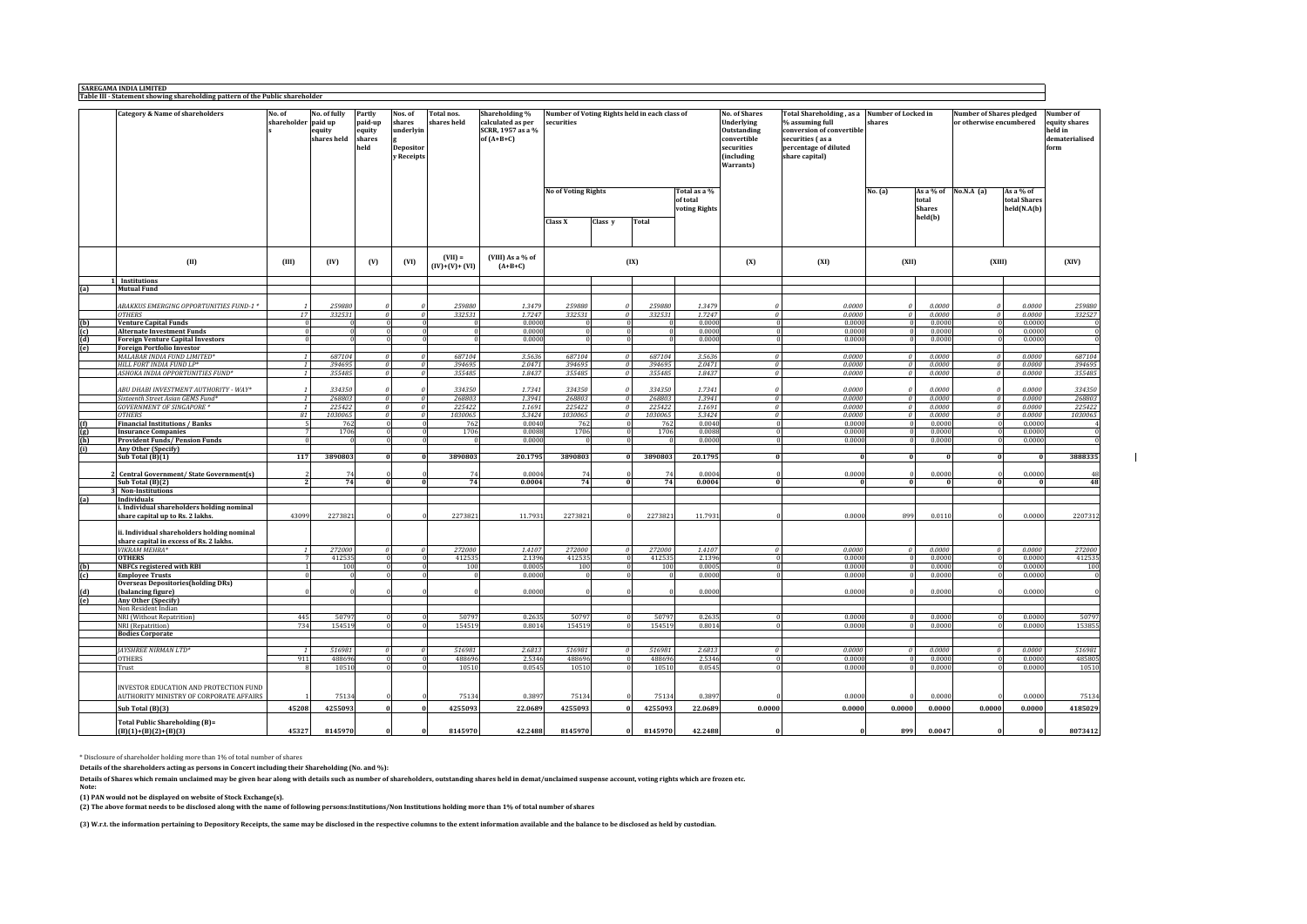## **SAREGAMA INDIA LIMITED**

## **Table IV ‐ Statement showing shareholding pattern of the Non Promoter‐ Non Public shareholder**

| <b>Category &amp; Name of shareholders</b> | PAN  | No. of | No. of fully paid Partly paid-up            |      | Nos. of shares    | Total nos. shares                      |              | Shareholding Number of Voting Rights held in each class of securities |         |          |                                    | No. of Shares     |                     | Shareholding, Number of Locked in shares Number of Shares pledged |        |                         |              | Number of equity |
|--------------------------------------------|------|--------|---------------------------------------------|------|-------------------|----------------------------------------|--------------|-----------------------------------------------------------------------|---------|----------|------------------------------------|-------------------|---------------------|-------------------------------------------------------------------|--------|-------------------------|--------------|------------------|
|                                            |      |        | shareholders up equity shares equity shares |      | underlying        | held                                   | % calculated |                                                                       |         |          |                                    | <b>Underlying</b> | as a %              |                                                                   |        | or otherwise encumbered |              | shares held in   |
|                                            |      |        | held                                        | held | <b>Depository</b> |                                        | as per SCRR, |                                                                       |         |          |                                    | Outstanding       | assuming full       |                                                                   |        |                         |              | dematerialised   |
|                                            |      |        |                                             |      | <b>Receipts</b>   |                                        | 1957 as a %  |                                                                       |         |          |                                    | convertible       | conversion of       |                                                                   |        |                         |              | form N.A.        |
|                                            |      |        |                                             |      |                   |                                        | $(A+B+C)$    |                                                                       |         |          |                                    | securities        | convertible         |                                                                   |        |                         |              |                  |
|                                            |      |        |                                             |      |                   |                                        |              |                                                                       |         |          |                                    | including         | securities (as a    | As a % of                                                         |        | <b>No.(N.A)</b>         | As a % of    |                  |
|                                            |      |        |                                             |      |                   |                                        |              | <b>No of Voting Rights</b>                                            |         |          | Total as a % Warrants)<br>of total |                   | $percentage of$ No. |                                                                   |        |                         | total Shares |                  |
|                                            |      |        |                                             |      |                   |                                        |              |                                                                       |         |          |                                    |                   | diluted share       | total Shares                                                      |        |                         | held N.A     |                  |
|                                            |      |        |                                             |      |                   |                                        |              |                                                                       |         |          | voting<br><b>Rights</b>            |                   | capital)            | held                                                              |        |                         |              |                  |
|                                            |      |        |                                             |      |                   |                                        |              |                                                                       |         |          |                                    |                   |                     |                                                                   |        |                         |              |                  |
|                                            |      |        |                                             |      |                   |                                        |              | Class X                                                               | Class y | Total    |                                    |                   |                     |                                                                   |        |                         |              |                  |
|                                            |      |        |                                             |      |                   |                                        |              |                                                                       |         |          |                                    |                   |                     |                                                                   |        |                         |              |                  |
|                                            |      |        |                                             |      |                   |                                        |              |                                                                       |         |          |                                    |                   |                     |                                                                   |        |                         |              |                  |
|                                            |      |        |                                             |      |                   |                                        |              |                                                                       |         |          |                                    |                   |                     |                                                                   |        |                         |              |                  |
|                                            |      |        |                                             |      |                   |                                        |              |                                                                       |         |          |                                    |                   |                     |                                                                   |        |                         |              |                  |
|                                            |      |        |                                             |      |                   |                                        |              |                                                                       |         |          |                                    |                   |                     |                                                                   |        |                         |              |                  |
|                                            |      |        |                                             |      |                   |                                        |              |                                                                       |         |          |                                    |                   |                     |                                                                   |        |                         |              |                  |
|                                            |      |        |                                             |      |                   |                                        |              |                                                                       |         |          |                                    |                   |                     |                                                                   |        |                         |              |                  |
|                                            |      |        |                                             |      | (VI)              | $(VII) = (IV)+(V)+$ $(VIII)$ As a % of |              |                                                                       |         |          |                                    |                   |                     | (XII)                                                             |        |                         |              |                  |
| (1)                                        | (II) | (III)  | (IV)                                        | (V)  |                   | (VI)                                   | $(A+B+C)$    |                                                                       |         | (IX)     |                                    | (X)               | (XI)                |                                                                   |        | (XIII)                  |              | (XIV)            |
|                                            |      |        |                                             |      |                   |                                        |              |                                                                       |         |          |                                    |                   |                     |                                                                   |        |                         |              |                  |
|                                            |      |        |                                             |      |                   |                                        |              |                                                                       |         |          |                                    |                   |                     |                                                                   |        |                         |              |                  |
| 1 Custodian/DR Holder                      |      |        |                                             |      |                   |                                        | 0.0000       |                                                                       |         |          | 0.0000                             |                   | 0.0000              |                                                                   | 0.0000 |                         | 0.0000       |                  |
|                                            |      |        |                                             |      |                   |                                        |              |                                                                       |         |          |                                    |                   |                     |                                                                   |        |                         |              |                  |
|                                            |      |        |                                             |      |                   |                                        |              |                                                                       |         |          |                                    |                   |                     |                                                                   |        |                         |              |                  |
| <b>Employee Benefit Trust (under SEBI</b>  |      |        |                                             |      |                   |                                        |              |                                                                       |         |          |                                    |                   |                     |                                                                   |        |                         |              |                  |
| (Share based Employee Benefit)             |      |        |                                             |      |                   |                                        |              |                                                                       |         |          |                                    |                   |                     |                                                                   |        |                         |              |                  |
| 2 Regulations, 2014)                       |      |        | 20000                                       |      |                   | 20000                                  | 0.1037       | 20000                                                                 |         | 20000    | 0.1037                             |                   | 0.0000              |                                                                   | 0.0000 |                         | 0.0000       | 20000            |
|                                            |      |        |                                             |      |                   |                                        |              |                                                                       |         |          |                                    |                   |                     |                                                                   |        |                         |              |                  |
| <b>Total Non-Promoter- Non Public</b>      |      |        |                                             |      |                   |                                        |              |                                                                       |         |          |                                    |                   |                     |                                                                   |        |                         |              |                  |
| <b>Shareholding (C)</b>                    |      |        | 20000                                       |      |                   | 20000                                  | 0.1037       | 20000                                                                 |         | 20000    | 0.1037                             |                   | 0.0000              | $\Omega$                                                          | 0.0000 |                         | 0.0000       | 20000            |
|                                            |      |        |                                             |      |                   |                                        |              |                                                                       |         |          |                                    |                   |                     |                                                                   |        |                         |              |                  |
|                                            |      |        |                                             |      |                   |                                        |              |                                                                       |         |          |                                    |                   |                     |                                                                   |        |                         |              |                  |
|                                            |      |        |                                             |      |                   |                                        |              |                                                                       |         |          |                                    |                   |                     |                                                                   |        |                         |              |                  |
| Grand Total (A+B+C)                        |      | 45331  | 19280949                                    |      |                   | 19280949                               | 100.00       | 19280949                                                              |         | 19280949 | 100.00                             |                   | 0.0000              | 899                                                               | 0.0047 |                         | 0.0000       | 19208391         |
|                                            |      |        |                                             |      |                   |                                        |              |                                                                       |         |          |                                    |                   |                     |                                                                   |        |                         |              |                  |

**(1) PAN would not be displayed on website of Stock Exchange(s).**

(2) The above format needs to disclose name of all holders holding more than 1% of total number of shares

(3) W.r.t. the information pertaining to Depository Receipts, the same may be disclosed in the respective columns to the extent information available